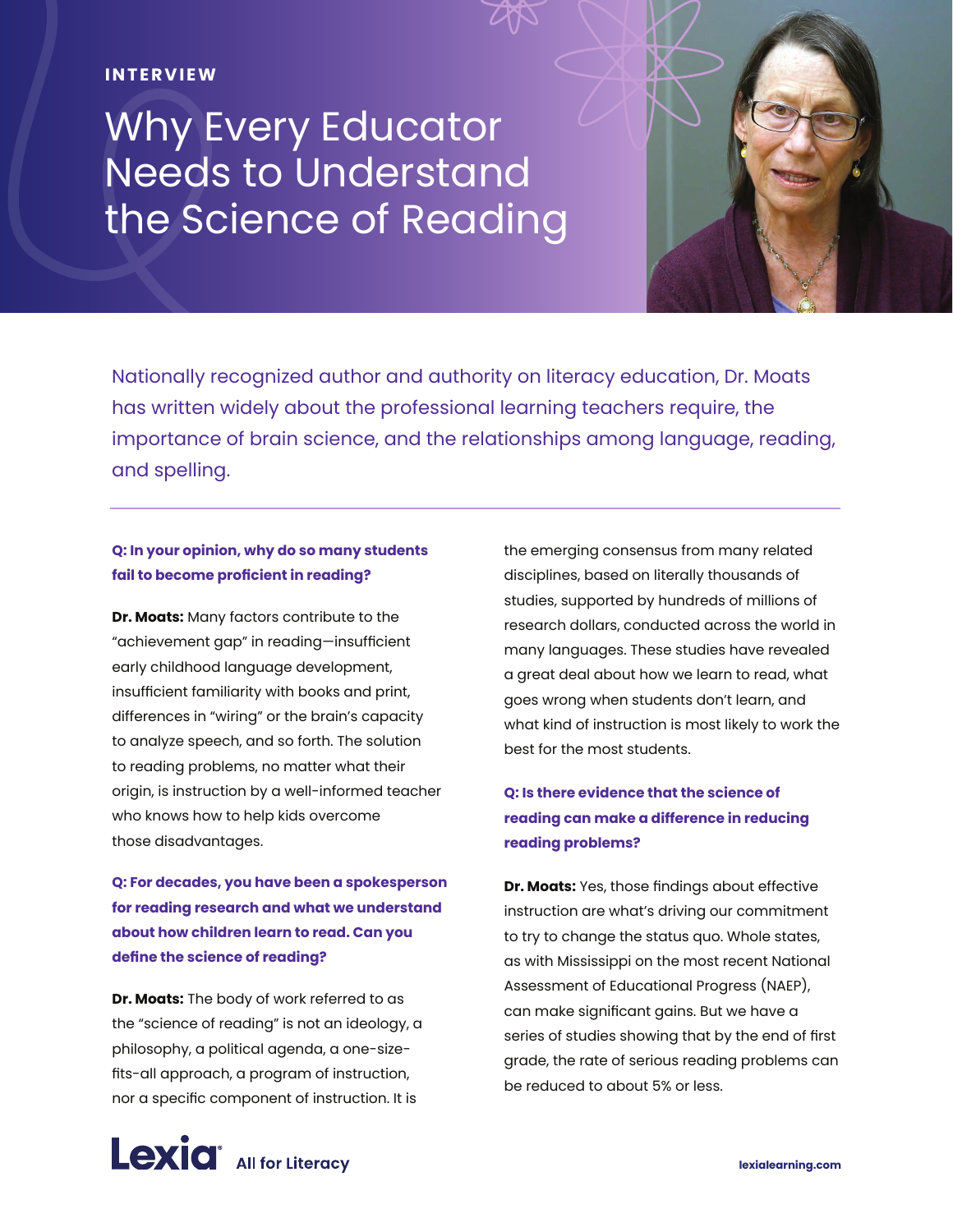**Q: Lately, there has been much discussion about the science of reading. For example, Emily Hanford of American Public Media has brought new attention to the concept. Do you feel that educators are becoming more familiar with the science of reading and are applying this into their teaching?**

**Dr. Moats:** These days, I have moments when I feel more optimistic. Emily Hanford's reports have been the catalyst sparking our current national discussion. A growing number of states are confronting what is wrong with the way many children are being taught to read. I'm inspired by the dialogue and courage of the people who know enough about the science of reading to offer a vigorous critique of those practices, programs, and approaches that just don't work for many children. I am also optimistic about the recent report out from the National Council on Teacher Quality. There's an increasing trend of new teachers being trained in the components of reading, and I think that many veteran educators are open to deepening their learning.

However, there's still a long way to go. In general, our teaching practice lags far behind what the research tells us. We consolidated the research on what it takes to teach children to read way back in the early 1990s, and yet today a majority of teachers still haven't been given the knowledge or instruction to effectively teach children to read.

**Q: Some states, like Mississippi and Ohio, are improving student literacy rates across the entire state. To what do you attribute this noticeable rate of improvement in those states?**

**Dr. Moats:** Change in those states and others is a consequence of many converging factors, including unambiguous and consistent leadership from the state level; statewide delivery of professional development (mainly with Lexia® LETRS®) to most teachers; inclass coaching to help teachers apply their professional learning; standards and incentives for both students and teachers, as is manifest on required tests; and support for changes in how teachers are licensed in the first place.

### **Q: Could you tell us a bit about LETRS and how it supports educators?**

**Dr. Moats:** LETRS (Language Essentials for Teachers of Reading and Spelling) empowers teachers to understand the what, why, and how of scientifically based reading instruction. We focus on teaching essential components including phoneme awareness, phonics, vocabulary, fluency, and comprehension that should be taught during reading and spelling lessons to obtain the best results for all students. Teaching reading is a complex undertaking because, ideally, all aspects of language are explicitly addressed within a curriculum that is rich and meaningful. Not only do teachers need to understand how kids are learning to read, but also, they must adopt instructional routines, activities, and approaches that can be used to differentiate instruction.

After going through the LETRS training, educators generally have a better sense of what they should be looking for in a reading curriculum and are much more critical consumers. For example, in one state we had a strong group of teachers who learned a tremendous amount about early reading through LETRS. When the state pushed to adopt